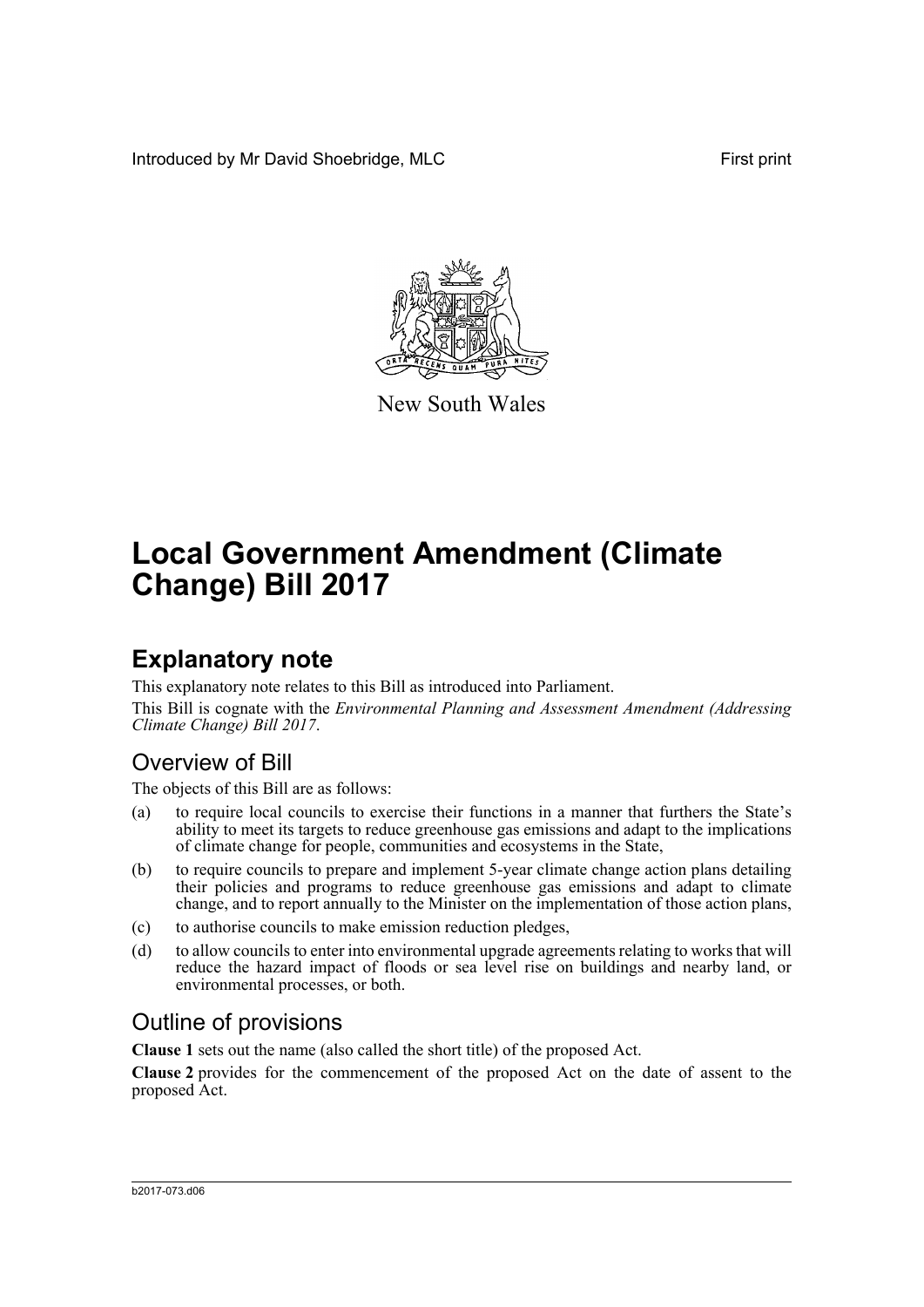### **Schedule 1 Amendment of Local Government Act 1993 No 30**

**Schedule 1 [1]** includes in the guiding principles that councils are required to observe the additional principle that they should exercise their functions in a manner that, as far as possible, furthers the State's ability to meet its targets to reduce greenhouse gas emissions and adapt to the implications of climate change for people, communities and ecosystems in the State.

**Schedule 1 [2]** extends provisions about environmental upgrade works to include works that will reduce the hazard impact of floods or sea level rise on the building and nearby land, or environmental processes, or both. This will mean that, if flood or sea level rise are found to have an impact on a building, or to be exacerbated by a building, this may prompt the negotiation of an environmental improvement agreement.

**Schedule 1 [3]** requires councils to prepare a climate change action plan every 5 years (whether or not they have also made an emission reduction pledge) in which they outline their planned contributions to climate change mitigation, and adaptation to the implications of climate change, and their strategy to achieve the priorities of the State and Commonwealth governments. The first plan will be due by the end of  $2018$ .

**Schedule 1 [3]** also enables councils to take an emission reduction pledge about their proposals in relation to its greenhouse gas emission reductions over a 5-year period.

**Schedule 1 [4]** inserts definitions of terms used in the proposed provisions.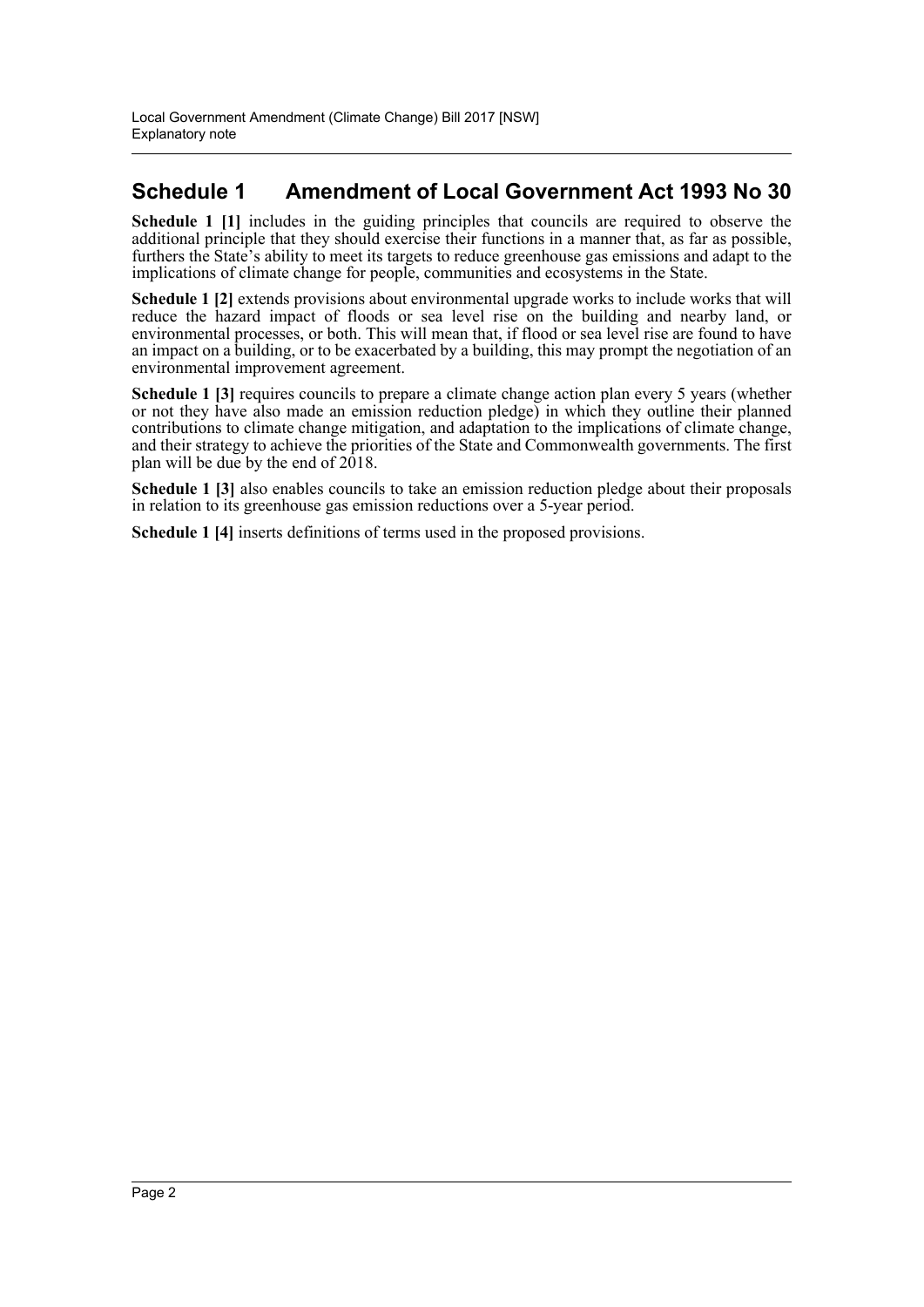Introduced by Mr David Shoebridge, MLC First print



New South Wales

# **Local Government Amendment (Climate Change) Bill 2017**

## **Contents**

| <b>Schedule 1</b> |             | Amendment of Local Government Act 1993 No 30 |      |
|-------------------|-------------|----------------------------------------------|------|
|                   | $2^{\circ}$ | Commencement                                 | ົາ   |
|                   | $1 \quad$   | Name of Act                                  |      |
|                   |             |                                              | Page |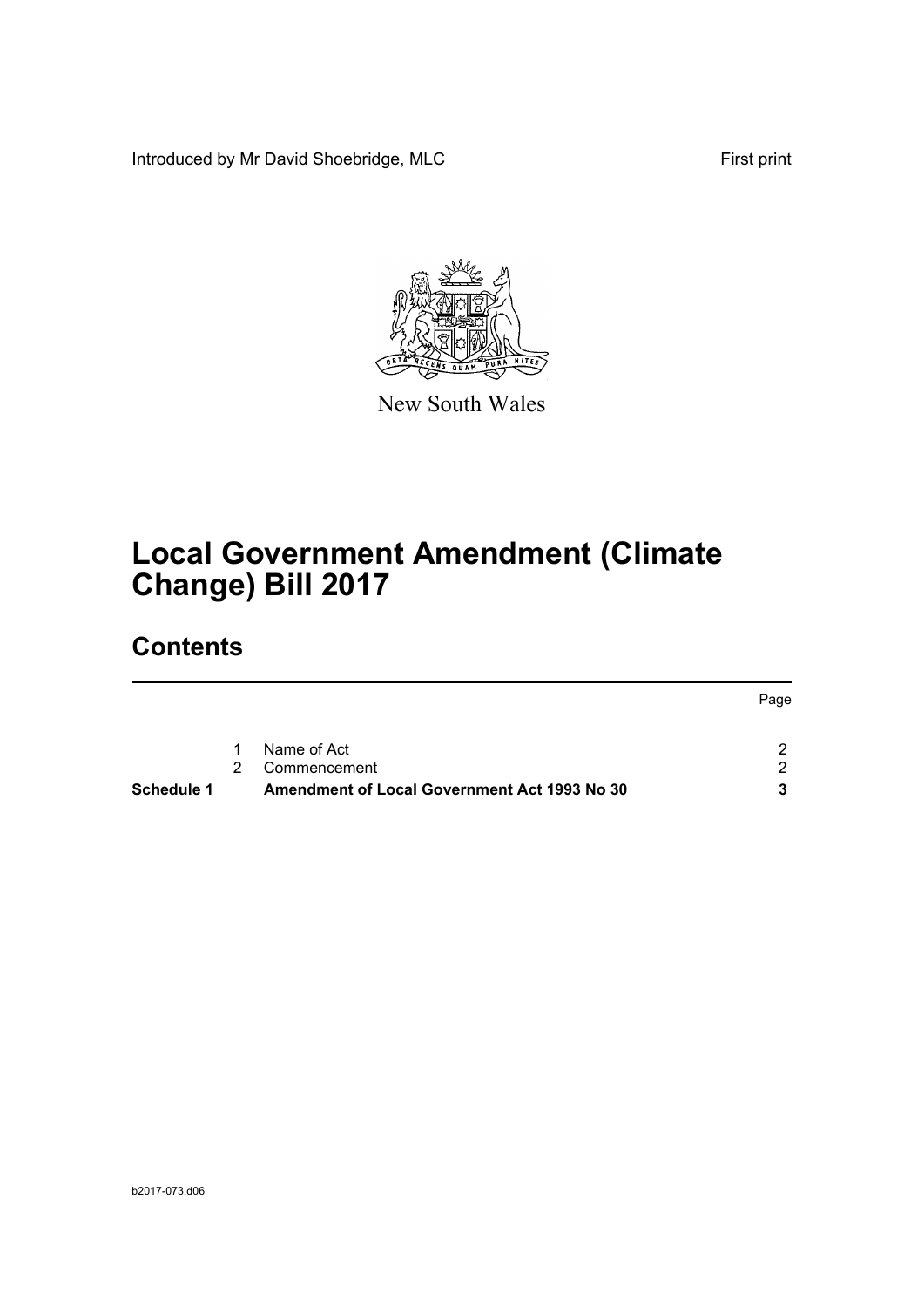

New South Wales

## **Local Government Amendment (Climate Change) Bill 2017**

No , 2017

### **A Bill for**

An Act to amend the *Local Government Act 1993* to provide a framework for action by councils on climate change.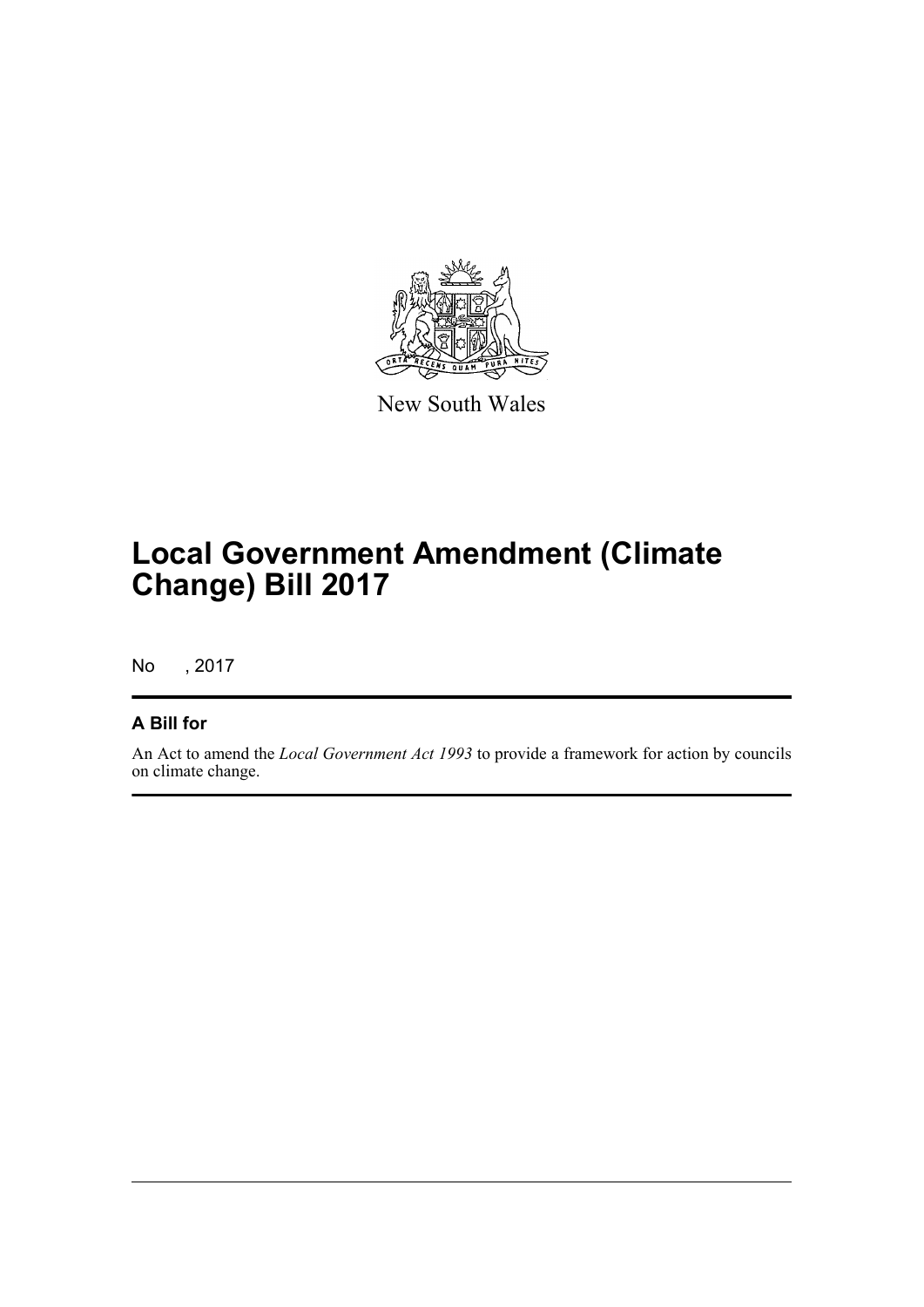Local Government Amendment (Climate Change) Bill 2017 [NSW]

<span id="page-4-1"></span><span id="page-4-0"></span>

| The Legislature of New South Wales enacts:                            |                |
|-----------------------------------------------------------------------|----------------|
| Name of Act                                                           | $\mathcal{P}$  |
| This Act is the Local Government Amendment (Climate Change) Act 2017. | 3              |
| <b>Commencement</b>                                                   | $\overline{4}$ |
| This Act commences on the date of assent to this Act.                 | 5              |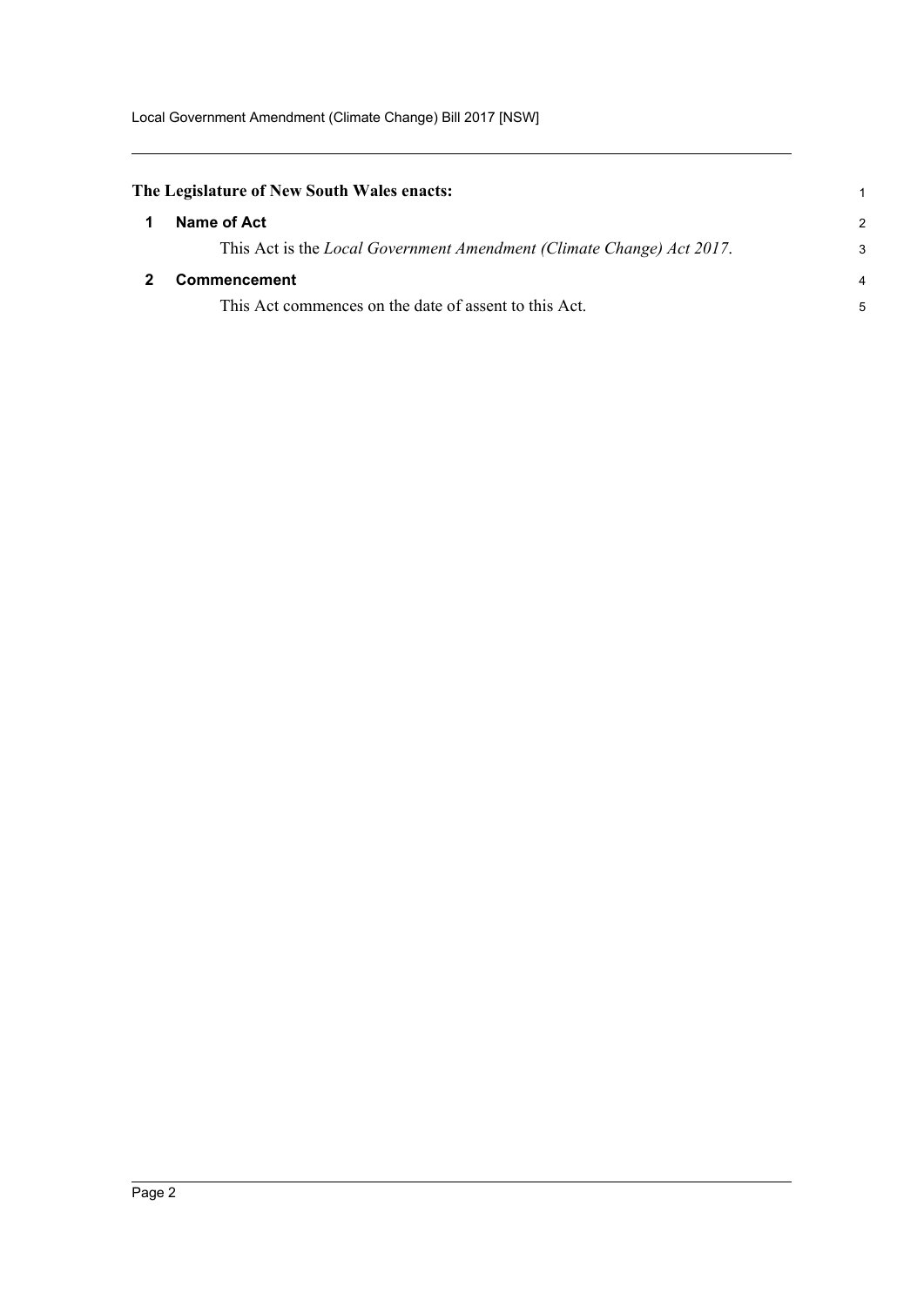### <span id="page-5-0"></span>**Schedule 1 Amendment of Local Government Act 1993 No 30**

#### **[1] Section 8A Guiding principles for councils**

Insert after section 8A (1):

#### (1A) **Exercise of functions having regard to climate change**

Councils should exercise their functions in a manner that, as far as possible, furthers the State's ability to meet its targets to reduce greenhouse gas emissions and adapt to the implications of climate change for people, communities and ecosystems in the State, having regard to the following:

- (a) Climate change is a serious threat to the social, economic and environmental well-being of the State.
- (b) There is strong scientific evidence indicating that:
	- (i) climate change caused by human activity and greenhouse gas emissions has a significant effect on people, communities and ecosystems, and

1

38 39

40

41 42

- (ii) continued greenhouse gas emissions will increase climate change and the threat of serious or irreversible damage on people, communities and ecosystems, and
- (iii) reduction of greenhouse gas emissions and adaptation to the effects of climate change are complementary strategies in addressing climate change.
- (c) There is a global objective, reflected in treaties and other international agreements, to reduce greenhouse gas emissions in order to reduce the increase in average global temperatures and the risk of serious or irreversible damage on people, communities and ecosystems.
- (d) Climate change is a global concern that requires a response from all levels of government, the private business sector and the wider community.
- (e) Councils should take urgent action and develop strategies, policies and programs to address climate change.

#### **[2] Section 54E What are environmental upgrade works?**

Omit section 54E (1). Insert instead:

- (1) For the purposes of this Part, *environmental upgrade works* are works:
	- (a) to improve the energy, water or environmental efficiency or sustainability of the building to which the agreement relates, or
	- (b) to reduce the hazard impact of floods or sea level rise on the building to which the agreement relates and nearby land, or environmental processes, or both.

## **[3] Chapter 13, Part 2A**

Insert after Part 2:

### **Part 2A Climate change planning**

#### **407A Climate change action plan**

(1) Each local government area must have a climate change action plan.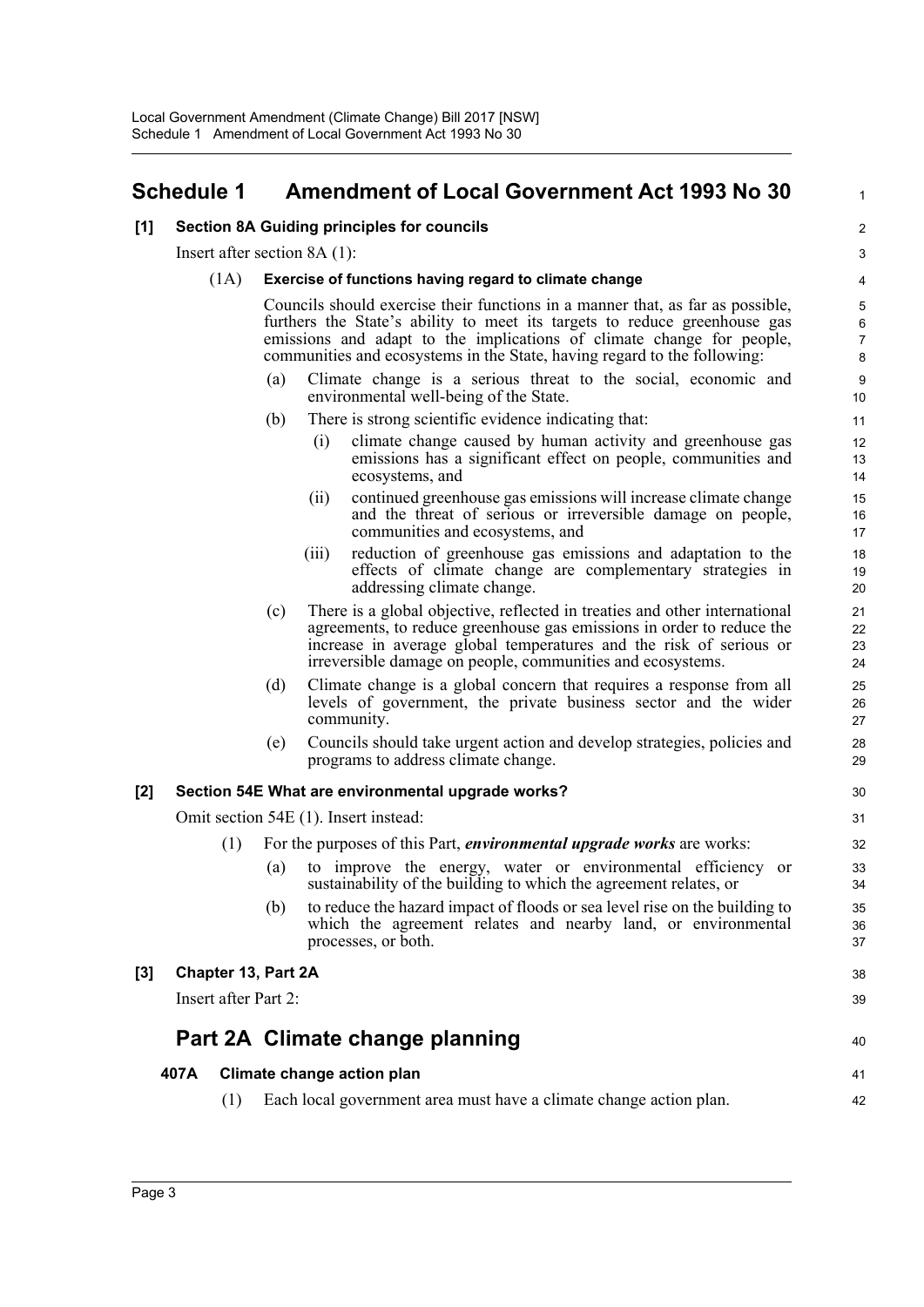|      | (2) |                                                                                                                                                                    | The climate change action plan must include an outline of the following:                                                                                                                                                               | $\mathbf{1}$                                                  |  |
|------|-----|--------------------------------------------------------------------------------------------------------------------------------------------------------------------|----------------------------------------------------------------------------------------------------------------------------------------------------------------------------------------------------------------------------------------|---------------------------------------------------------------|--|
|      |     | (a)                                                                                                                                                                | the council's strategies to contribute to climate change mitigation and<br>adapt to the effects of climate change on people, communities and<br>ecosystems in the State,                                                               | $\overline{c}$<br>$\ensuremath{\mathsf{3}}$<br>$\overline{4}$ |  |
|      |     | (b)                                                                                                                                                                | the council's strategies to achieve the priorities of the State and<br>Commonwealth governments to reduce greenhouse gas emissions and<br>adapt to those effects of climate change,                                                    | $\sqrt{5}$<br>6<br>$\overline{7}$                             |  |
|      |     | (c)                                                                                                                                                                | any other matters prescribed by the regulations.                                                                                                                                                                                       | 8                                                             |  |
|      | (3) | The first such plan must be prepared by 31 December 2018 and a council is<br>required to prepare a new plan by 31 December in every fifth year after that<br>date. |                                                                                                                                                                                                                                        |                                                               |  |
|      | (4) | A council must:                                                                                                                                                    |                                                                                                                                                                                                                                        |                                                               |  |
|      |     | (a)                                                                                                                                                                | provide a copy of each of its climate change action plans to the Minister,<br>and                                                                                                                                                      | 13<br>14                                                      |  |
|      |     | (b)                                                                                                                                                                | make each of its climate change action plans publicly available.                                                                                                                                                                       | 15                                                            |  |
|      | (5) |                                                                                                                                                                    | A council must, as soon as practicable after the end of each financial year, give<br>the Minister a report relating to the authority's implementation of its climate<br>change action plan during the financial year.                  | 16<br>17<br>18                                                |  |
|      | (6) |                                                                                                                                                                    | In exercising its functions, a council must ensure that it does not decrease the<br>State's ability to adapt to the effects of climate change on people, communities<br>and ecosystems in the State.                                   | 19<br>20<br>21                                                |  |
|      | (7) | Minister.                                                                                                                                                          | In assessing whether or not the exercise of its functions would have any such<br>effect, the council must have regard to any relevant guidelines issued by the                                                                         | 22<br>23<br>24                                                |  |
|      | (8) |                                                                                                                                                                    | The obligations under this section apply whether or not the relevant council<br>has made an emissions reduction pledge under this Part.                                                                                                | 25<br>26                                                      |  |
| 407B |     |                                                                                                                                                                    | <b>Councils may make emission reduction pledges</b>                                                                                                                                                                                    | 27                                                            |  |
|      | (1) | A council may make a statement in respect of greenhouse gas emissions<br>reductions resulting from the performance of the council's powers and duties.             |                                                                                                                                                                                                                                        |                                                               |  |
|      | (2) | An emission reduction pledge is to relate to the period of 5 years starting on<br>1 January in the year following its preparation.                                 |                                                                                                                                                                                                                                        |                                                               |  |
|      | (3) |                                                                                                                                                                    | An emission reduction pledge must include:                                                                                                                                                                                             | 32                                                            |  |
|      |     |                                                                                                                                                                    | (a) a description of actions to be undertaken by the council over the next<br>5 years that are reasonably expected to contribute to the reduction of<br>greenhouse gas emissions caused or otherwise influenced by the<br>council, and | 33<br>34<br>35<br>36                                          |  |
|      |     | (b)                                                                                                                                                                | a reasonable estimate of the total level of greenhouse gas emissions<br>reductions expected to result from the implementation of those actions,<br>and                                                                                 | 37<br>38<br>39                                                |  |
|      |     | (c)                                                                                                                                                                | any other matters prescribed by the regulations.                                                                                                                                                                                       | 40                                                            |  |
|      | (4) | In preparing an emission reduction pledge, a council must consider its guiding<br>principles.                                                                      |                                                                                                                                                                                                                                        | 41<br>42                                                      |  |
|      | (5) | A council that prepares an emission reduction pledge must give a copy of the<br>pledge to the Minister as soon as practicable after its preparation.               |                                                                                                                                                                                                                                        |                                                               |  |
|      | (6) |                                                                                                                                                                    | The Minister may issue directions for or with respect to the preparation of<br>emission reduction pledges, which may, among other things, specify the                                                                                  | 45<br>46                                                      |  |